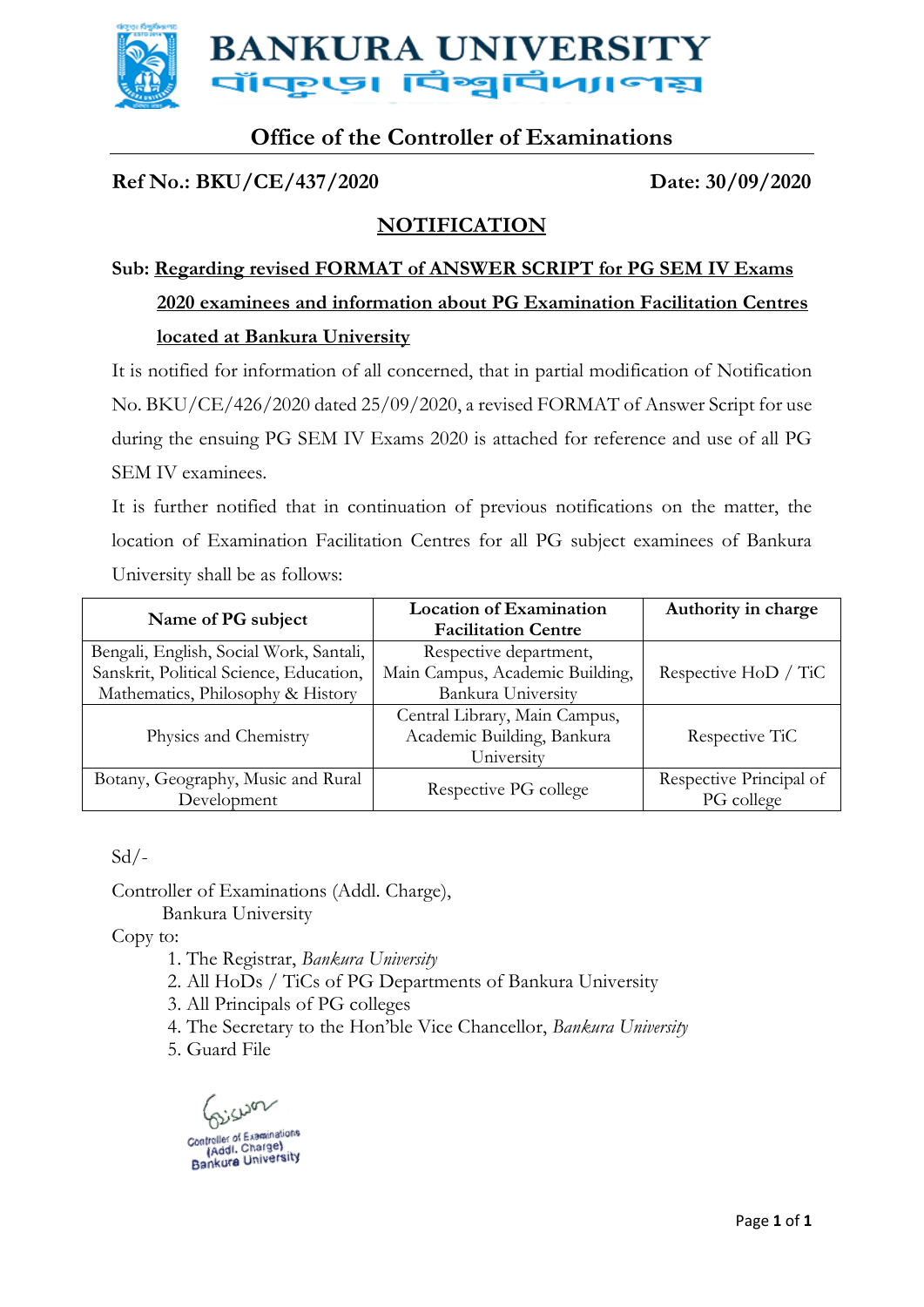| Page  | Name of Examinations: Bankura University Postgraduate Semester IV Examinations 2020 |                    |
|-------|-------------------------------------------------------------------------------------|--------------------|
| No.   | UID No.                                                                             | <b>Activity ID</b> |
| 01/04 | <b>Name of Examinee</b>                                                             | <b>Course ID</b>   |
|       | <b>Institution of Examinee</b>                                                      | <b>SUBJECT</b>     |
|       |                                                                                     |                    |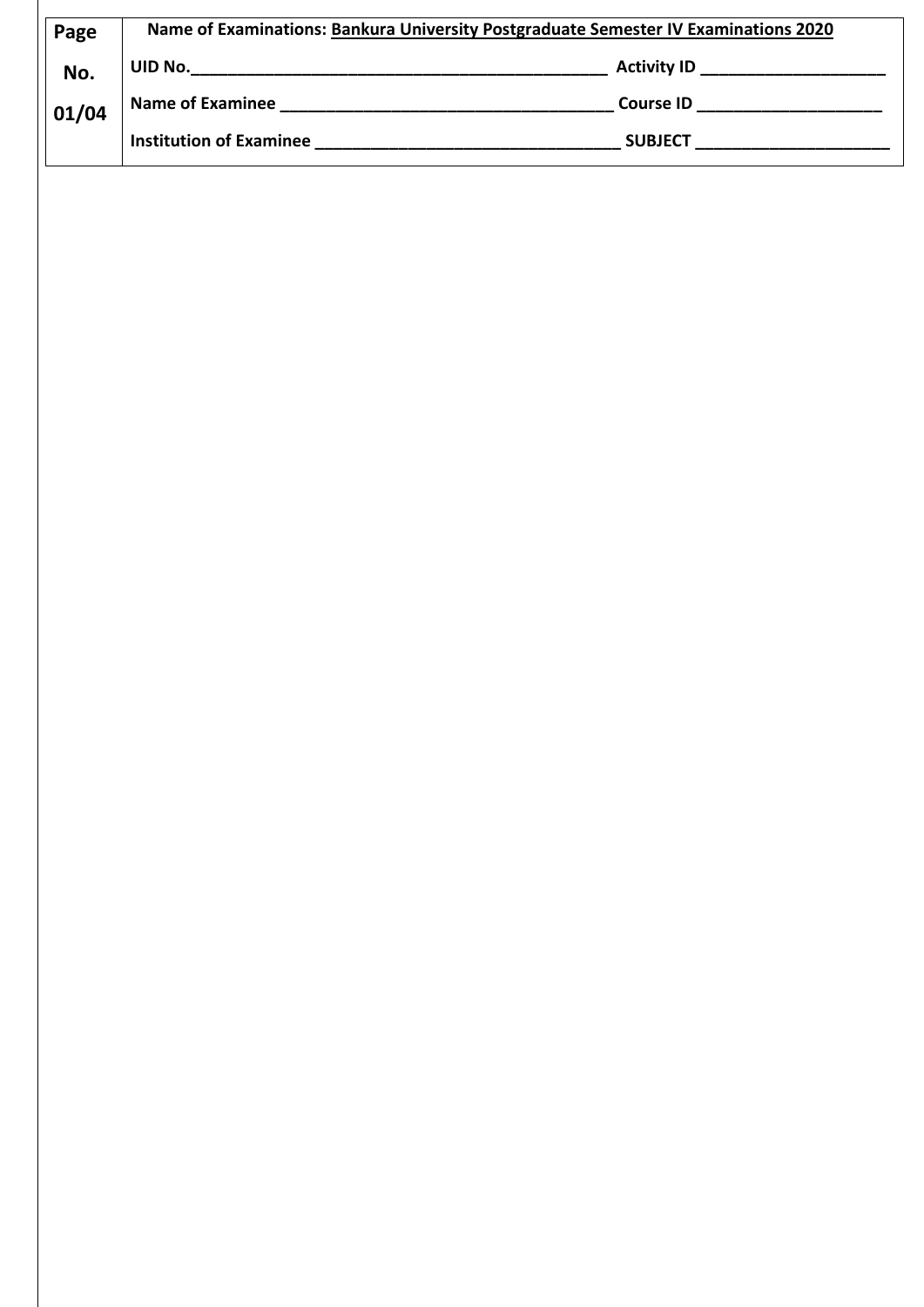| Page  | Name of Examinations: Bankura University Postgraduate Semester IV Examinations 2020 |                    |
|-------|-------------------------------------------------------------------------------------|--------------------|
| No.   | UID No.                                                                             | <b>Activity ID</b> |
| 02/04 | <b>Name of Examinee</b>                                                             | <b>Course ID</b>   |
|       | <b>Institution of Examinee</b>                                                      | <b>SUBJECT</b>     |
|       |                                                                                     |                    |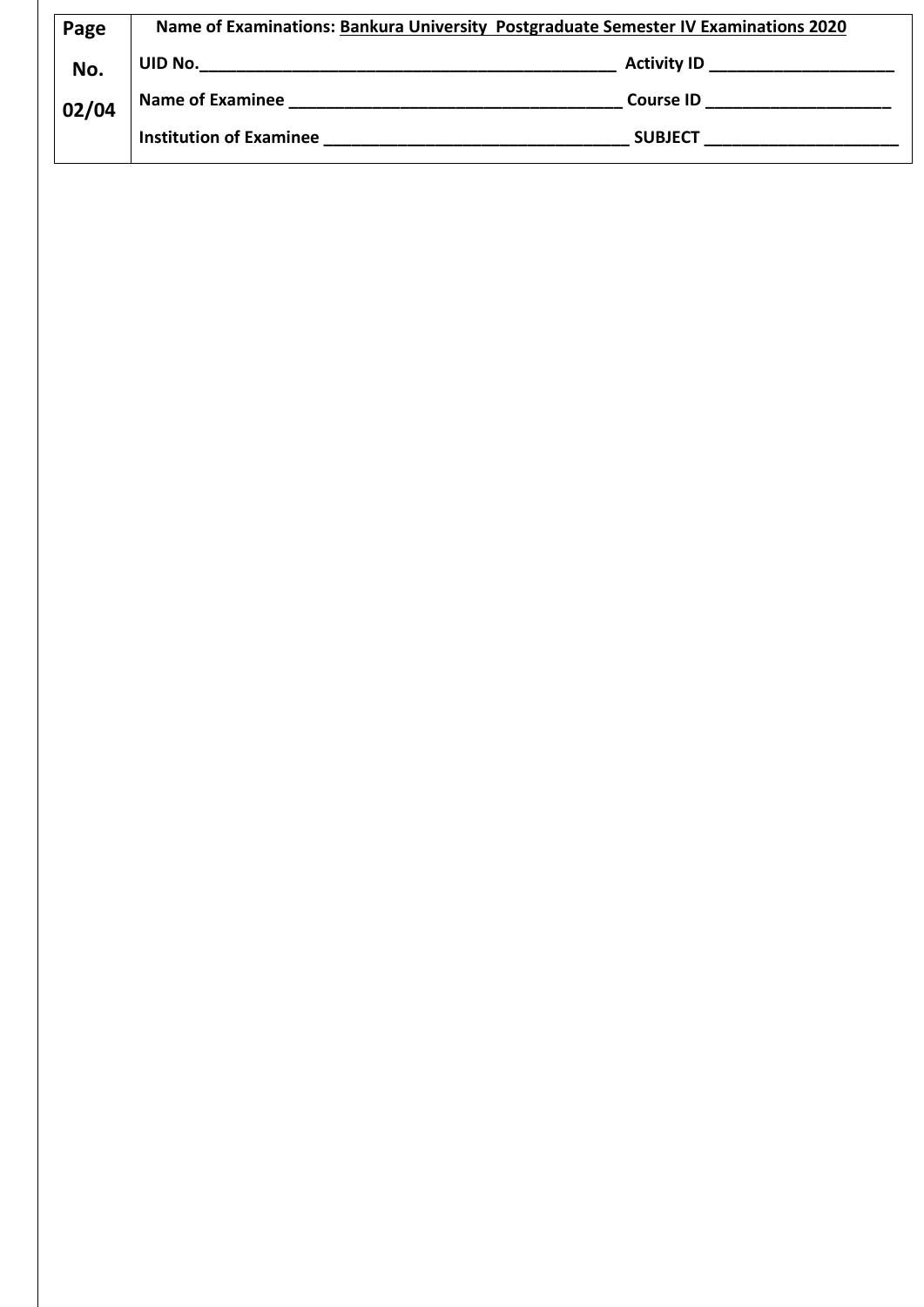| Name of Examinations: Bankura University Postgraduate Semester IV Examinations 2020 |                    |
|-------------------------------------------------------------------------------------|--------------------|
| UID No.                                                                             | <b>Activity ID</b> |
| <b>Name of Examinee</b>                                                             | <b>Course ID</b>   |
| <b>Institution of Examinee</b>                                                      | <b>SUBJECT</b>     |
|                                                                                     |                    |